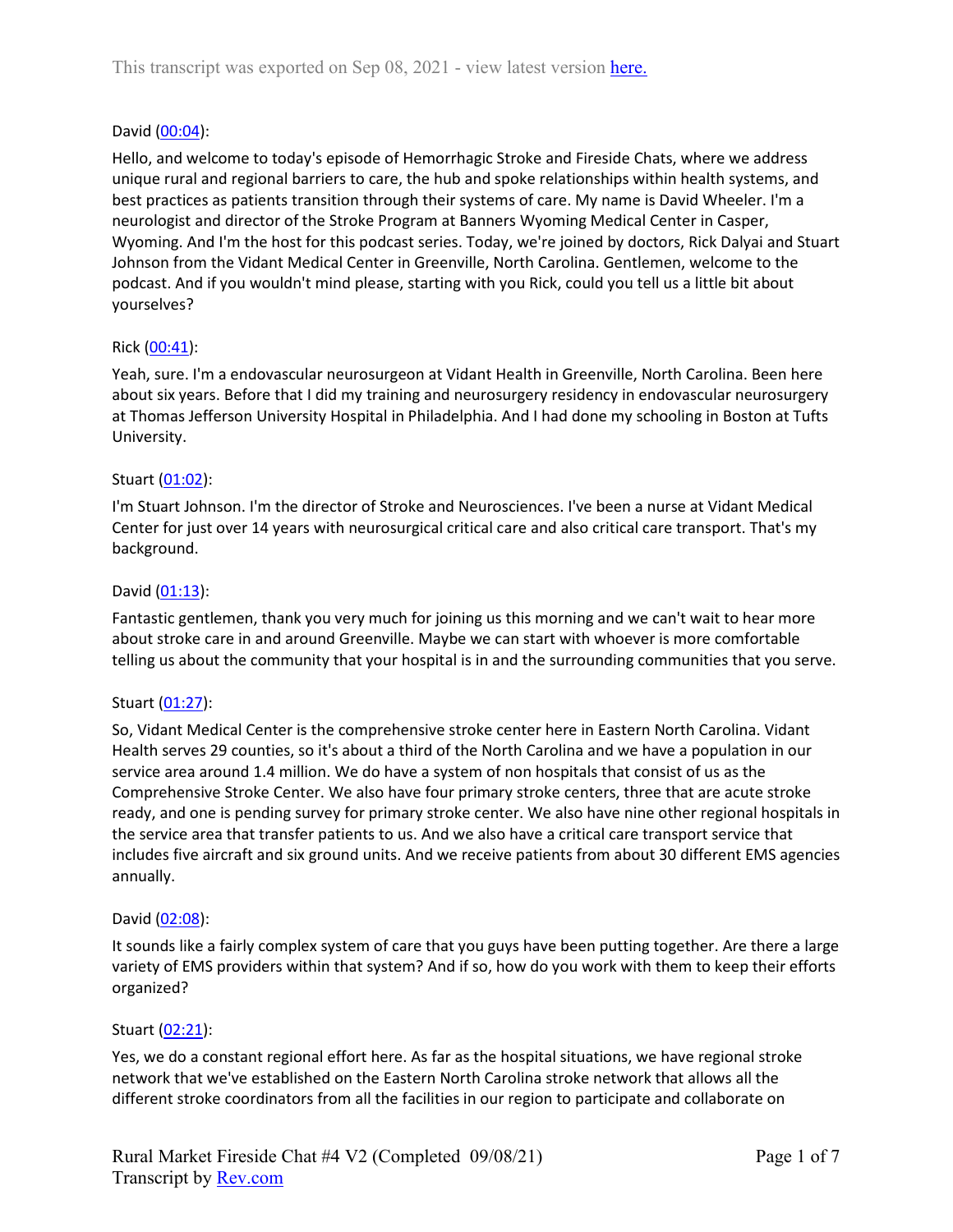initiatives. And we also participate in our local county EMS quality meetings. That's just on a quarterly basis and we'll provide stroke updates and education. And we participate with the critical care transport monthly meetings, and also collaborate with them to standardize stroke protocols and treatments. And we've also put a tremendous effort with our regional hospitals to standardize all of our ED order sets for the acute stroke treatments.

## David [\(03:05\)](https://www.rev.com/transcript-editor/Edit?token=yU9raf3vHxpbtGoJbtvPQkMMOw-wVlm4Sjec-z70nJKhqgWdBcUCJWA15bPBVM5o7NVy8xORewuOY0E2rxDWFMyLfx4&loadFrom=DocumentDeeplink&ts=185.46):

I would like for our listeners to learn a little bit more about approaches that you've taken within your system of care to provide ongoing education and what the structure is for that. So, one thing that we hear about sometimes is that there's an entity that oversees time-sensitive emergencies or stroke care for a given region. And other times those systems of care are built from the ground up by the hospitals that serve. So, how are things set up around the Greenville area? Is there an overarching organization that helps facilitate the communication or do you guys kind of, is it built from the ground up by you guys?

## Stuart [\(03:34\)](https://www.rev.com/transcript-editor/Edit?token=1bVLYds-8k4R2xDkQ3_80LXYpbhhHv6xTLPDnt4aJRW1GqUddljxleoLgnKblNCyLMnnT60DxzJYRoB654UoRE9hER4&loadFrom=DocumentDeeplink&ts=214.63):

Well, it's kind of started off with Vidant Medical Center as the flagship center in the Comprehensive Stroke Center. And then a lot of the efforts, the collaboration, travels through Vidant Medical Center to ensure consistency of the care delivered at the different regional levels. Some of the initiatives we've taken is establishing a pre transfer [inaudible 00:03:55] management protocol for these hospitals and also the early activation for EMS with their abilities to activate code strips from the field. But some of the focuses we have are establishing blood pressure control, anticoagulation reversal agents, making sure that they're available in all formulary, at all the regional hospitals, hyperosmotic therapy and also seizure prophylaxis. That's our major holes as far as pre neuro critical care treatments.

## David [\(04:22\)](https://www.rev.com/transcript-editor/Edit?token=Q4t4Y4ArOF-hnzHZR0JNcgxVHezW8rQ1vObius53sGdyN_B4pYTODyYbfxlv5JnHoPEJ8Yb4UaPpxPYckIKMImbEKQY&loadFrom=DocumentDeeplink&ts=262.61):

Perfect. I'm thinking that prehospital notification at the receiving facilities is a critical aspect of this care being delivered in a timely fashion. And I'm wondering, what does prehospital notification look like within your organization? How does that occur? What are the logistics of that?

## Stuart [\(04:38\)](https://www.rev.com/transcript-editor/Edit?token=4qdNZwcvUY9ZaJgImM_qBpy9pYcYhZuBai54IB0p_rtawUbnPQiCSJ15zLz5gJQOLvbCViy6-LpKB9duwB-gJmAasvc&loadFrom=DocumentDeeplink&ts=278.87):

EMS field activation, we encourage all patients with focal neurological deficits presenting within 24 hours to be activated. And that kind of cascades with the ischemic stroke, compasses the hemorrhagic stroke. EMS is utilized in the RACE score for stroke activation. As far as standardizing the treatments that are referral facilities, EMS must be met by the ED attending and a nurse on entry to the facility. And they will convey the patient directly to CT for that rapid imaging to identify if we are countering a hemorrhagic stroke. Obviously at the Comprehensive Center, we just have more availability of resources and have that stroke neurologist presence to gather therapy as well. And then the patient will continue. But in the community hospitals, with the lack of neurology presence, we do utilize telestroke services to get that rapid evaluation.

#### David [\(05:31\)](https://www.rev.com/transcript-editor/Edit?token=rz6LuLjWKwUsDifEaKkiY8_GU0gb3o68H3YPs3iuw_Gll96GbXN1G081DllLP1Qr4oO_jaB4dPnhp5PRxehwHplMmtQ&loadFrom=DocumentDeeplink&ts=331.47):

It seems that the utilization of telestroke is a critical element in all successful systems of care that we've encountered. I wonder if you guys could tell us about over the years of developing this program, what are some of the barriers you've encountered, maybe first starting with improving coordination of care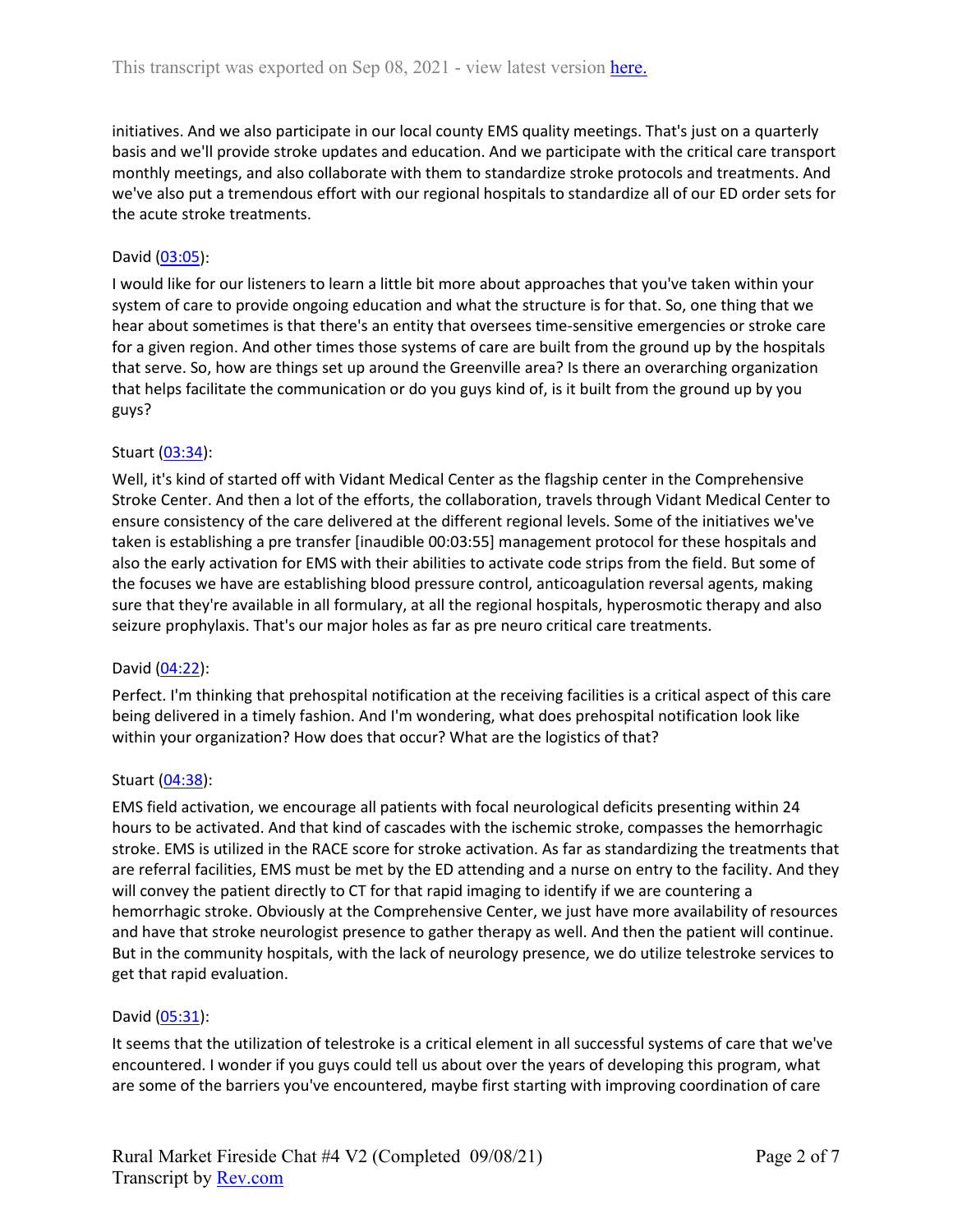amongst the emergency medical providers? So what barriers have you had to overcome in order to build a successful system?

#### Rick [\(05:54\)](https://www.rev.com/transcript-editor/Edit?token=OETw4H2AK8KBXEvj2MGUniYLs_n2VO1ldOXog-kVSSNqu14aE9cXn6bRPsqKoOtPUvGgOWD0x7Fw0hQnBsVy3UsFsdE&loadFrom=DocumentDeeplink&ts=354.84):

For hemorrhagic stroke, the biggest overall barrier is the neuro cynicism and stuff that, with newer therapies and better outcomes that we're having on these patients and that kind of historically cynical viewpoints for care. And we really ramped up our system six years ago with a message of coordination of the care and intensive care and timely care within the fashion of having good outcomes with hemorrhagic stroke and ischemic stroke. I think that, particularly for our area, a couple of barriers are the distance that patients are coming to our facility in relatively rural areas. So if flight isn't working, we're often dealing with two and three hour drives since you're coming from such a large area. I think those are two of the biggest barriers. And then there's a community outreach and social determinants in a rural area. Specifically, we've seen in our data with racial disparities, particularly those in the forties and fifties. So those are the things that specifically for in Eastern North Carolina that we have seen and had to overcome or work to overcome.

### David [\(07:07\)](https://www.rev.com/transcript-editor/Edit?token=nh6C7c44qlcKRfu0ZXMxyhmkuY6EIkGkeT-wLasbPxnXBbyAcHPOMVF8bLRl-JQ5WJt6BFt8d-_Aq0rZDFlfM1kK0-Q&loadFrom=DocumentDeeplink&ts=427.94):

I'd like to turn next to your quality improvement processes. And what are the systems that you have in place to provide feedback, both for your referring hospitals and to your emergency medical providers?

### Stuart [\(07:19\)](https://www.rev.com/transcript-editor/Edit?token=7XB7hIdLpYV9SOo7c73LnVGDRO30MwHbrnaI9DP-A2STxcGMd-Jy0Ywx2J-yPaejti5nzkLnNY8y032sFPYmXNvQauc&loadFrom=DocumentDeeplink&ts=439.98):

So, we have monthly feedback system that follow up letters that go to the referral facilities. This will also capture the patient's hospital course, any treatments they received, their disposition, and any feedback as far as recommendations. One thing we look at is the blood pressure management while at the facility. And then we continue on with same followup style with EMS region. We do provide direct feedback to the leadership of EMS agencies at the county level for them to continue their QI as well. One of the things that we focus on with them are patients who arrive to the ED and are not a prehospital activation, usually activated shortly after they arrive. It was just the educational opportunity to follow up with them and allow them to further educate with their providers to go ahead and activate that patient's stroke.

#### David [\(08:09\)](https://www.rev.com/transcript-editor/Edit?token=nZ42zCZUR8xFPBGadUyK36_vLdZShonEfLRN-u5ag8OIMOximcBozmGojFJxybfRIrKSd7VHzsbUQJGq1rnM-lHPPlE&loadFrom=DocumentDeeplink&ts=489.94):

Does the data acquisition happened at the local facilities or is everything coordinated through your hub facility?

#### Stuart [\(08:16\)](https://www.rev.com/transcript-editor/Edit?token=O2wk1LbdazyfjyrekmgkQ2dOXETkvmWcVGDJhwjexZc_Eq-ZrKxwPTfO4b8MJ1ancO-5hgBnUoAJxWzh5PUB3P36DlU&loadFrom=DocumentDeeplink&ts=496.8):

The data collection is a little bit of both. The regional facilities will break down their data, but the Comprehensive Center here, we abstract all the data for the region and then provide it back to them where they'll drill down into their own cases and evaluate for any improvements that they have for opportunity.

#### David [\(08:34\)](https://www.rev.com/transcript-editor/Edit?token=7JhF5AVgr6Ce8mfRcx-GqqLyxmPtKZnocNidVP17N6t36TYhTxDl5WUUrGrNLpxMK36dZPp2nDE7IB5s2Da4o2X4i6Q&loadFrom=DocumentDeeplink&ts=514.43):

Does your system or region have a central repository for this sort of data? Is there a registry in North Carolina?

Stuart [\(08:40\)](https://www.rev.com/transcript-editor/Edit?token=FkuPeRzWyd8nrkz4soWkRo2v50-qEfNZSgf2tRBv_bZHZBwdIapENnddbmCdmEntZlEwyT1R_a2el2PkvWjAGnKfNAM&loadFrom=DocumentDeeplink&ts=520.89):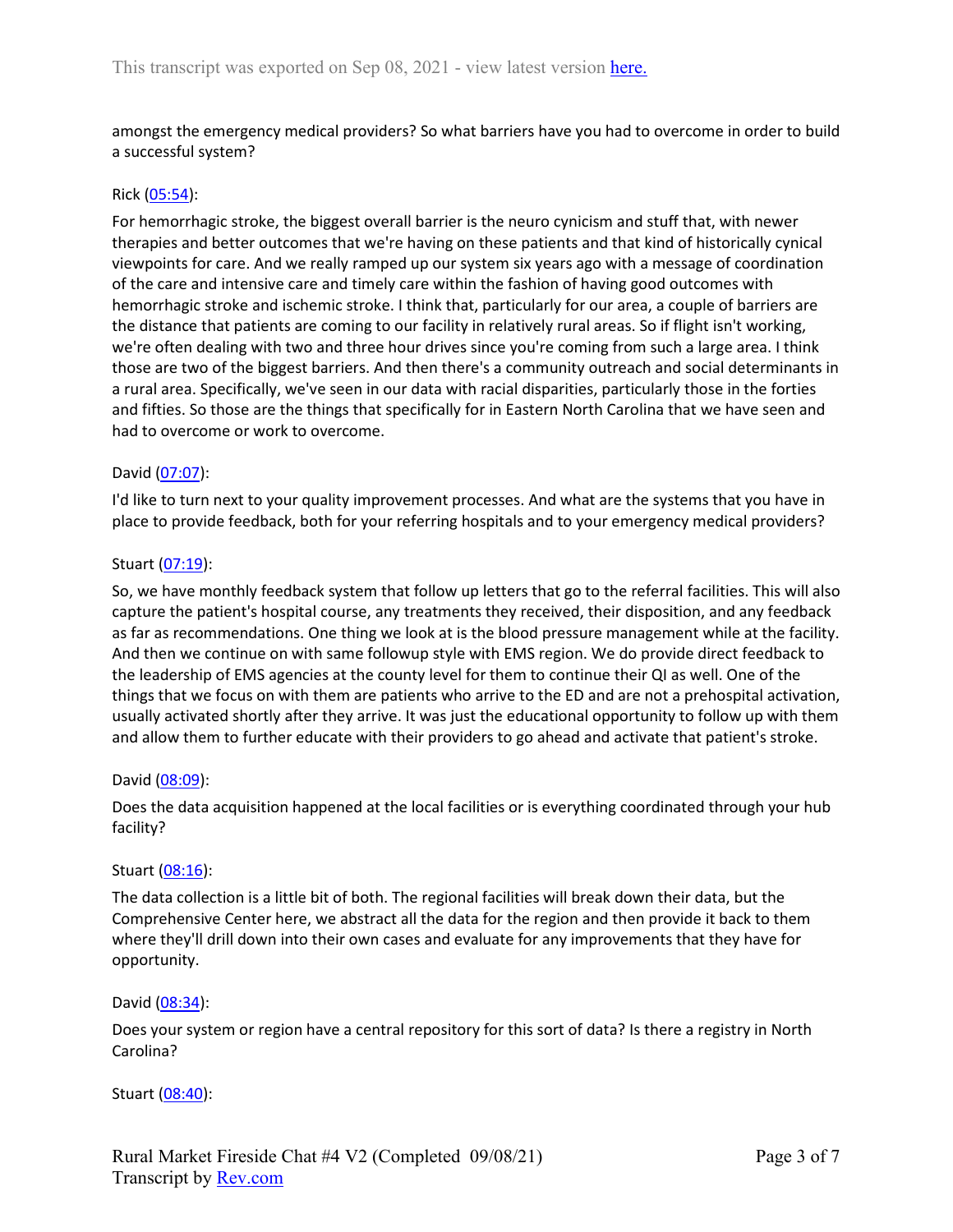No, we've utilize, just get with the guidelines for those purposes.

### David [\(08:45\)](https://www.rev.com/transcript-editor/Edit?token=jwaRsKB-46P7jcSIY8thCx4d_I1QHebmOzmKILncDBoEGc5mt07VmKGmHv17C4uIlpAaNePuOegJGjPaO5OLAMUCFuQ&loadFrom=DocumentDeeplink&ts=525.26):

Let's now talk a little bit about treatment of hemorrhagic strokes when they arrive first in the outline facility, and then as they're transferred to the hub, or if they start at the hub. We'd like to understand a little bit about who's on your treatment team and what the care process looks like within your facilities.

### Stuart [\(08:59\)](https://www.rev.com/transcript-editor/Edit?token=UmCSIp_t-N1IipXgDTvd8f_SC3gF88AVXfCyw4TUE-FMLb6IEeBrr0xDqPro0lhVKtIQ7jk5YIPODWiV0hSxEhGV_es&loadFrom=DocumentDeeplink&ts=539.88):

As far as at the hub, when we look at, the patients are admitted directly to the neuroscience ICU, usually for a minimum of 24 hours and those are for your lower acuity, just coincidentally findings. But while in the neuro critical care unit, they will have oversight with the attendings, APP's, and the obviously nursing. Neurosurgery is notified and consoled either before the patient arrives or immediately upon arrival. We also have critical care trained pharmacists, one's actually particularly neuro critical care trained, that will participate with the patient care daily. PT, OT, and speech. We'll evaluate the patient within 24 hours if they're medically appropriate. And obviously we have respiratory therapy involved.

I think one of the huge participants in the cares case management, especially on these patients who may end up having a prolonged stay or possibly some enhanced discharge needs. And they will be following the patient daily and then weekly after if they have a prolonged stay. And as the patient transitions to the step-down units, that's whenever rehabilitation services are consulted, and then they'll participate in progression of care rounds, which will be multi-disciplinary that will have rehab services, PT, OT as well. And then respiratory, just looking at any barriers to discharge and how to identify them and address them as quickly as possible.

## David [\(10:22\)](https://www.rev.com/transcript-editor/Edit?token=GPcj3GjKkvHgYqmeZKa_-xGaJJrcpE6kl2k_ejW0otM6-Dm9Skt8h61T21lF7IJGTdpVqTozjcUFOr3Ci7Vs4iGPsEk&loadFrom=DocumentDeeplink&ts=622.96):

Out of your facility, how are decisions made in terms of treatment patterns, about whether surgical intervention is appropriate or not? Who takes the lead on those decisions and then how do you involve other team members as appropriate?

## Rick [\(10:37\)](https://www.rev.com/transcript-editor/Edit?token=WQsVKyDLPkqRNYjrZBRld-PFxh9m5-EII0TPlxfVmZ3WpjLg0MN_9KjJNzpuyIlNr9g34ELtpN6DqlBDuiPO4cdP1mo&loadFrom=DocumentDeeplink&ts=637.7):

Collaborative. I mean, we have a great relationship with our neurointensivist, so we're both on arrival made aware of the patient and discuss the care. If it's an intraparenchymal hemorrhage, [inaudible 00:10:51] hemorrhage, we have endovascular neurologist as well. So when he's the lead for intervention, then we'll have a endovascular neurologist neurosurgeon if there's need for CSF diversion and the neuro critical care team. So it's pretty collaborative as far as evaluating those patients and making decision for evacuation or for the types to go through that. Specifically with ICH evacuations, with the teams with don't have residents or fellows. So our advanced practice practitioners are also involved in that system with evaluating the patients for scoring and for volume sizing and between the different teams work very well together.

#### David [\(11:33\)](https://www.rev.com/transcript-editor/Edit?token=Ri1-f9xPX3IltXXyEFB3wGy0LUK7EC9H4E5lT3l00G5CsCx8KsnO9McKQ_kx3hugbrO8Cv-P0EBEp2e2xBy7MFI0CLE&loadFrom=DocumentDeeplink&ts=693.68):

To facilitate communication amongst these team members, have you used any technological solutions to improve that communication or make it easier on the team members?

Rick  $(11:43)$ :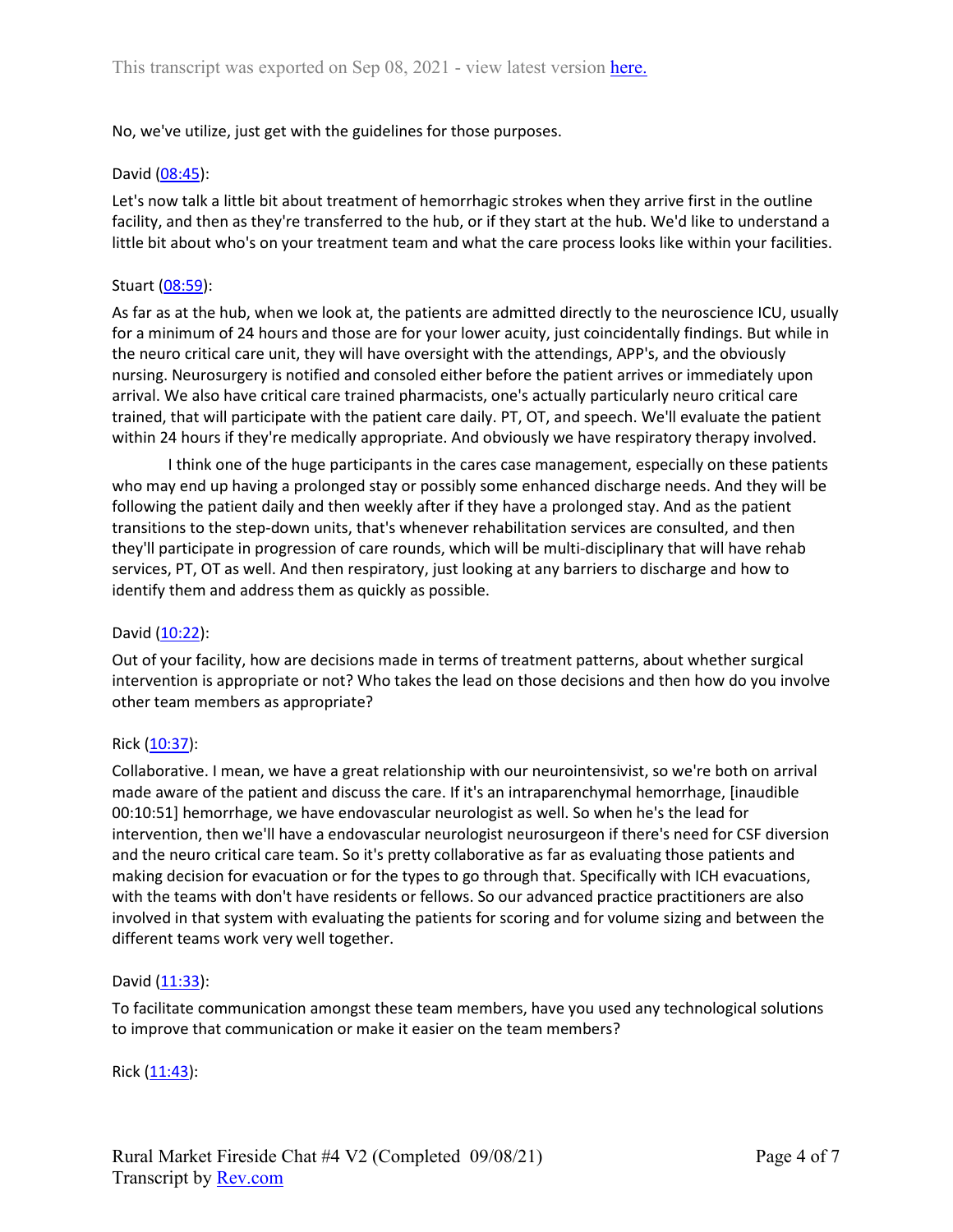Well, we use rapid system more for our ischemic strokes. We have a system, a cortex, to utilize that's typically for a cortex text messaging type system between providers. But emergencies and stuff like that generally with the workroom. So those are technology that's leveraged is the cortex system.

## David [\(12:05\)](https://www.rev.com/transcript-editor/Edit?token=QaKSKYpSEMfcXCb6Qh91aBKBbZIohkI0m9TZwqgsXaN4iTFqInZT686HjX4CKj9S_0cRxXuyi0KIYwcF1ezUO9KPYRk&loadFrom=DocumentDeeplink&ts=725.88):

When a patient presents to one of your stroke facilities with intercerebral hemorrhage, are all of them transferred or are some of them capable of keeping those patients at their own hospitals?

### Stuart [\(12:17\)](https://www.rev.com/transcript-editor/Edit?token=Cdw3QlTIWqXJT8UR9tmbU5ET8wDqFJqj6nkoGF0mh-iO3BxxfOV18gGrYS7FEA7D6WSDi1coUWIJdbVaoXsNcTr9Zrc&loadFrom=DocumentDeeplink&ts=737.45):

No, we currently transfer all of our intercerebral hemorrhages and subarachnoids to the Comprehensive Stroke Center.

### David [\(12:24\)](https://www.rev.com/transcript-editor/Edit?token=Lud1JPB1Qp5WfeWTGgZJ1F-TvC9LW9aCYmkQZNfC5zAWusRIQwJhjEfhGkTxwjg3AcsIh1W7Lvg7X2z1lxAFBoII3iI&loadFrom=DocumentDeeplink&ts=744.4):

You mentioned that you use telestroke services, is the telestroke program staffed by neurologists at the hub facility, or do you rely on other organizations to help out?

### Stuart [\(12:34\)](https://www.rev.com/transcript-editor/Edit?token=ZxfKk8HapMO26Xi3xb_-8YSzhPPOuz9L9FvePawicSUMYBF1WDUPYybwRilynEpFUjuKwJ3a_5iLPfi7J2igtHblY4g&loadFrom=DocumentDeeplink&ts=754.46):

No, it is outsourced to another organization.

### David [\(12:37\)](https://www.rev.com/transcript-editor/Edit?token=MTzzYV59Bk7iRn88gsQ5lENtrfhjFKvcL19dm2U9gGoDDN6C0jfL_AQVD1u8_Q_SrT94SQ27DKqM_vVeLR8a_sJIHVs&loadFrom=DocumentDeeplink&ts=757.9):

And then when the transfer occurs, that would be the neurointensivists on site who would take responsibility for that transfer, is that how that generally works?

#### Stuart [\(12:45\)](https://www.rev.com/transcript-editor/Edit?token=xGk9GRRIL4gCg0ODfWRWZNK5jdQcz6OAoWKbfrx2hqwKpSgEBas6OIegolNcFf9_gC10PD5F0g4IdL9adwdUtuLmjC4&loadFrom=DocumentDeeplink&ts=765.75):

Correct, and one thing that we've done to streamline this process is create an automatic acceptance for our stroke population. So patients with intercerebral hemorrhage, non-traumatic, and also nontraumatic subarachnoids, any patient with large vessel occlusion or any patient who has received thrombolytics will be automatically accepted to the Comprehensive Stroke Center. And it's a one-call process for the referral facility. When they are called our transfer center will patch them in with neurocritical care for acceptance and simultaneously automatically dispatch our critical care flight service.

## David [\(13:18\)](https://www.rev.com/transcript-editor/Edit?token=eAw44BicNhTRmuClMje37qc5rk2fCG2M-MAjfSq0kn4pe9qxCB-awO_4591-OzT-u2pik0RT_Zft7nKl9OzJVlL1TA8&loadFrom=DocumentDeeplink&ts=798.93):

Alrighty. So I'd like to turn our attention now to a transition for the patient from the acute setting to the post acute care. And I'd love to hear a little bit about what stroke rehab looks like in your community or the communities that you serve. So does everybody stay in Greenville for their aftercare? Do people tend to get sent back home to their own communities or some mixture of that?

#### Stuart [\(13:38\)](https://www.rev.com/transcript-editor/Edit?token=F4wznuKnHGCVqVLJ0wMoZAIQ1AWnp6pFPjFAZKv7tzM4OVHLMt7-elhtDONiDLMr93eTN0Vv86J1RPQ1AJI-LQAZXwc&loadFrom=DocumentDeeplink&ts=818.98):

There is a mixture. We do have a rather robust inpatient rehab facility here. We have particular neuro rehab with trained specialists, but we also have some referral facilities, preferred networks that have rehab services. It's kind of patient and family preference, but we do utilize our transitional care team to follow these patients throughout the process. Even when they are discharged to a non-Vidant facility, they will continue the initial consult, or call, and then they'll follow up with them weekly to make sure that the patient is getting everything they need.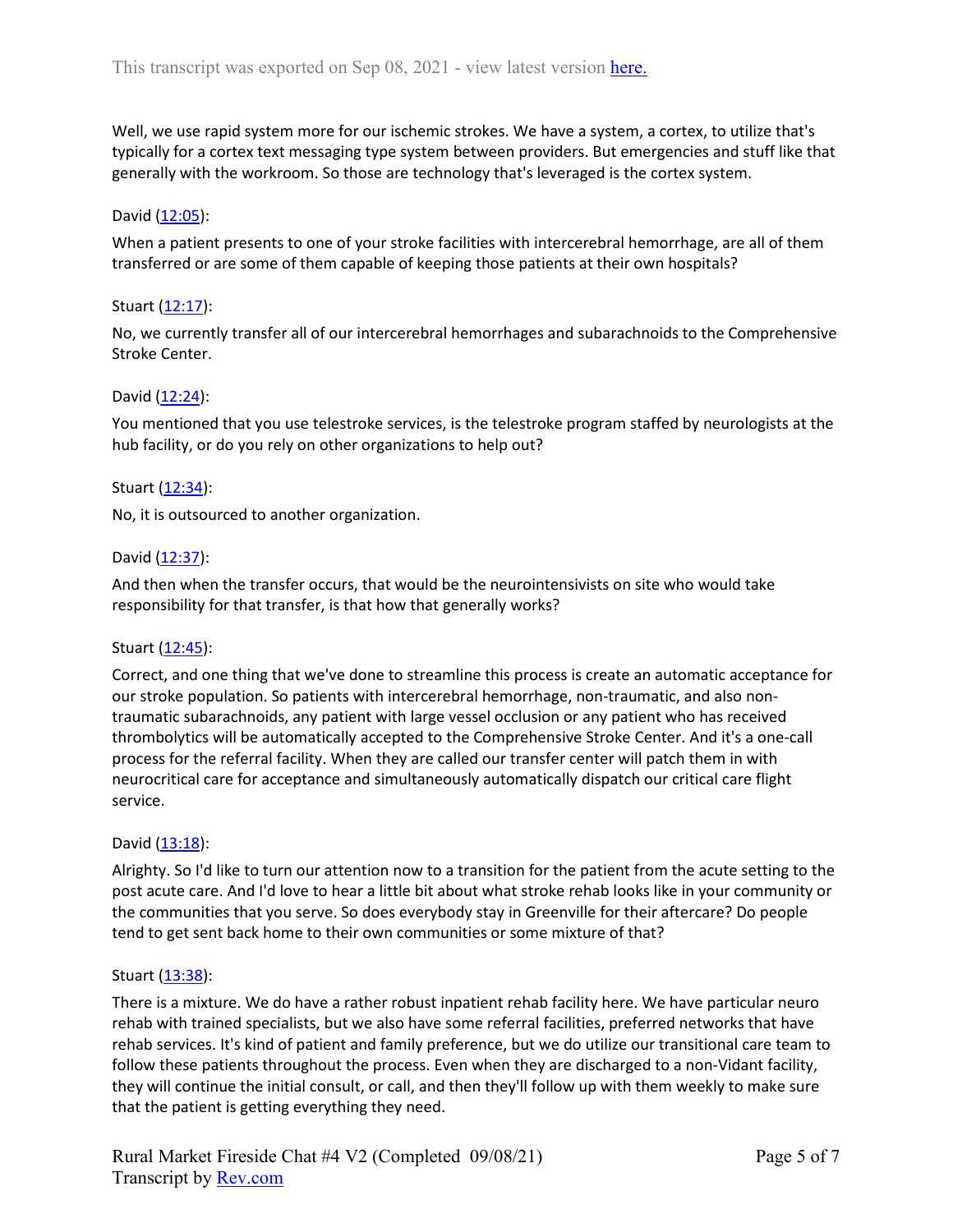This transcript was exported on Sep 08, 2021 - view latest version [here.](https://www.rev.com/transcript-editor/Edit?token=8CdjSKp0PkDzxEiLpRboYURca8FFkHKYH47FhUCv2uZd99yEh1BltCU9oh-dnDKa0lvS_UaAp0nKH940PUbEB0Y0-2E&loadFrom=DocumentHeaderDeepLink)

David [\(14:11\)](https://www.rev.com/transcript-editor/Edit?token=v6nAuT5PPT_yqZNlstdkMAdIipZwd6jvaN3xcQOa2GRT26IHXQdMD-NX8t8DJbXhKusgs2k_a-QykF7UcstKSw4tjT4&loadFrom=DocumentDeeplink&ts=851.42):

And that's all coordinated through the hub facility?

Stuart [\(14:15\)](https://www.rev.com/transcript-editor/Edit?token=LPz4BlmRu7PwpUWqgxe982M5_uARmM6RMnRap87YJFwB19YIaIKK0raiWsxTb8ym1vUasrhIKD_dYqwMHgEtcTeF-IE&loadFrom=DocumentDeeplink&ts=855.06):

Correct.

David [\(14:15\)](https://www.rev.com/transcript-editor/Edit?token=tkHbuoqmpl_2_qQNuQPVHPmT4mWwtwSmKo-RAOM4iag1PQvCdDn74q1v1RG4lSIcSNp14o8d1EaXxaZTN8_U39cDSpk&loadFrom=DocumentDeeplink&ts=855.93):

Got you. And then do you use a similar process then to provide feedback to the referring facilities about outcomes and disposition of those patients?

### Stuart [\(14:24\)](https://www.rev.com/transcript-editor/Edit?token=A7TXcC_08GlD-pO0oDaKuP8NklY1ZLbN83EjO02-6LRK0ujQ_NXnk_Btz-7j8NtOonBmsbN1PF8p-6Yg5CJeKhCKA2I&loadFrom=DocumentDeeplink&ts=864.49):

Yes, the transitional care team will follow up with those and provide feedback. And they're also utilized, especially in the initial call, whenever the patients first arrive at the referral facility, they'll call to make sure that everything has been met with discharge, whether it be paperwork, medication, reconciliation, whatever needs they may have.

#### David [\(14:42\)](https://www.rev.com/transcript-editor/Edit?token=4-1Jxls9SckcuWUqzKpc3FxF3491hMlDqxfghvalgSwUuLgB0VOigYDg1VC09poj0R95VZy6LDU7_UihL_Z9mmrcSjQ&loadFrom=DocumentDeeplink&ts=882):

Wonderful. This has been a good overview of the stroke system of care centered in Greenville, North Carolina. I wonder if you docs have any additional information or thoughts you'd like to share about your program. What makes you unique or anybody you'd like to call out for their special efforts in supporting this program?

#### Stuart [\(14:58\)](https://www.rev.com/transcript-editor/Edit?token=1GuSB0G_gFdI9_ijKatEAMrmtCDYEm9OZbozhkG_2Qxu-cnsBictjUiL0ttaRL1BMMOesU4_gqxuX3yaUqCQhYXJokI&loadFrom=DocumentDeeplink&ts=898):

One thing I think that we should definitely discuss as well is JoAnna Keeter, while she might be on the call, but not participating, is our regional stroke and neuroscience coordinator. A lot of the credit can go to her as well as Dr. Dalyai for his regional efforts as well. I know that he's been on multiple calls with all the facilities. The biggest thing that we've found is helping us create the system of care is opening up that line of communication and allowing all the referral facilities to ask questions that go directly to the experts and minimizing the side steps that people may have to take to get patients accepted. And also just providing them with the feedback of outcomes these patients and it kind of guides them as well, just to keep everybody on the same page in a coordinated effort.

I think that everybody that's probably listening to this podcast recognizes the challenges that come with geography and weather and distance while trying to care for these rather complex patients. But I think that just communicating well with everyone and providing as much education and feedback as possible is something that's a challenge, especially with maintaining currency with guidelines as they're released and updating your treatment protocols is trying to stay up to date is a constant challenge.

#### David [\(16:14\)](https://www.rev.com/transcript-editor/Edit?token=9BJZv4k9Crxm1dIzrbyD94rdlazdkQ7dS5ZdNOAJlHbVRDyWGwXYDrWRGa3JaANJyM6M_7lOpHZnKEwF9RjR2JcH2SA&loadFrom=DocumentDeeplink&ts=974.25):

Dr. Dalyai, anything you'd like to add?

## Rick  $(16:16)$ :

Yeah, as a clinician working with administration and the resources brought to bear and having that team approach with everybody, really being focused on delivering high quality care and then measuring those